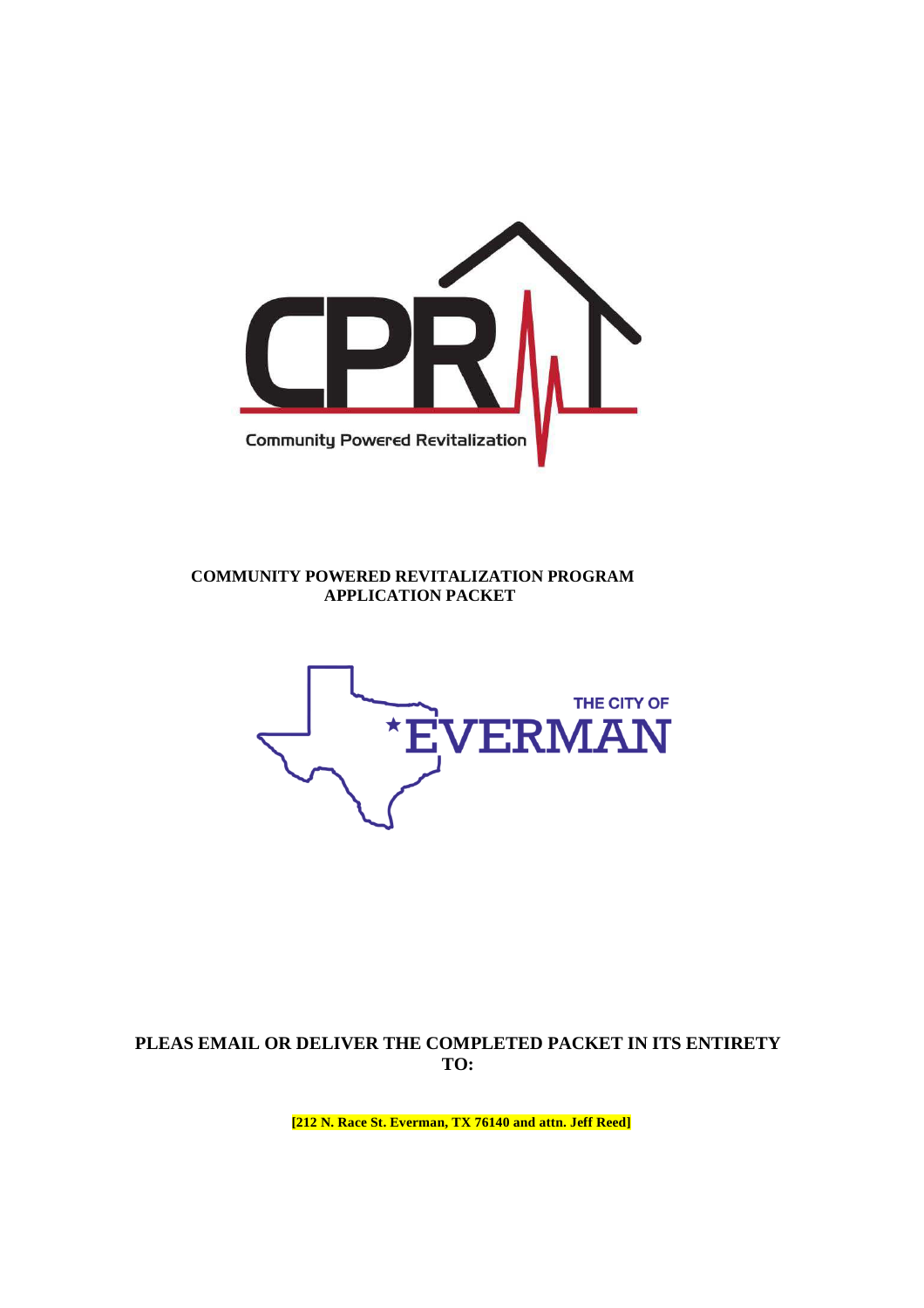### **WHAT IS THE COMMUNITY POWERED REVITALIZATION PROGRAM?**

The Community Powered Revitalization (CPR)Program was created to help pair volunteers with home owners from the *[City of Everman]* who are unable to complete necessary repairs to their homes because of difficulties or circumstances beyond their control. Repairs are generally exterior – replacing rotted wood, painting, fencing, yard clean-up, etc.

### **AM I ELIGIBLE FOR THE CPR PROGRAM?**

The CPR program is designed to provide help to those home owners who are in the greatest need of assistance and are unable to perform the necessary work themselves. A homeowner must meet one or more of the following criteria to be considered eligible for assistance through the CPR program; handicapped, disabled, 62 or older, veteran or a spouse of a veteran, or a single head of house hold (single parent) with children under18 years old living at home. Additionally, this program is limited to those homeowners who meet certain income restrictions and have lived at their current residence for a minimum of 2 years. To determine if you are eligible for this program, please fill out the attached application and a member of the CPR Committee will contact you to discuss your situation.

### **HOWLONGDOESITTAKE FORMYHOMETOBEREPAIRED?**

Once it is determined that a homeowner is eligible for the CPR program, their address will be added to a list of homes currently needing assistance. This list is shared with volunteer organizations who have partnered with *City of Everman* to assist with the CPR Program. Volunteers include churches, businesses, civic organizations and individuals who have a desire to help. These are the organizations that will ultimately select your specific home and complete the necessary repairs. Since this is a volunteer based program, we cannot guarantee a time frame of when or if your home will be chosen from this list. It is also a possibility that only a portion of the items you requested will be completed due to the limitations of the volunteer organizations.

## **HOW DO I APPLY TO THE CPR PROGRAM?**

To apply for assistance through the CPR Program, please complete this entire application and return it to [212 N. Race St. Everman, TX 76140].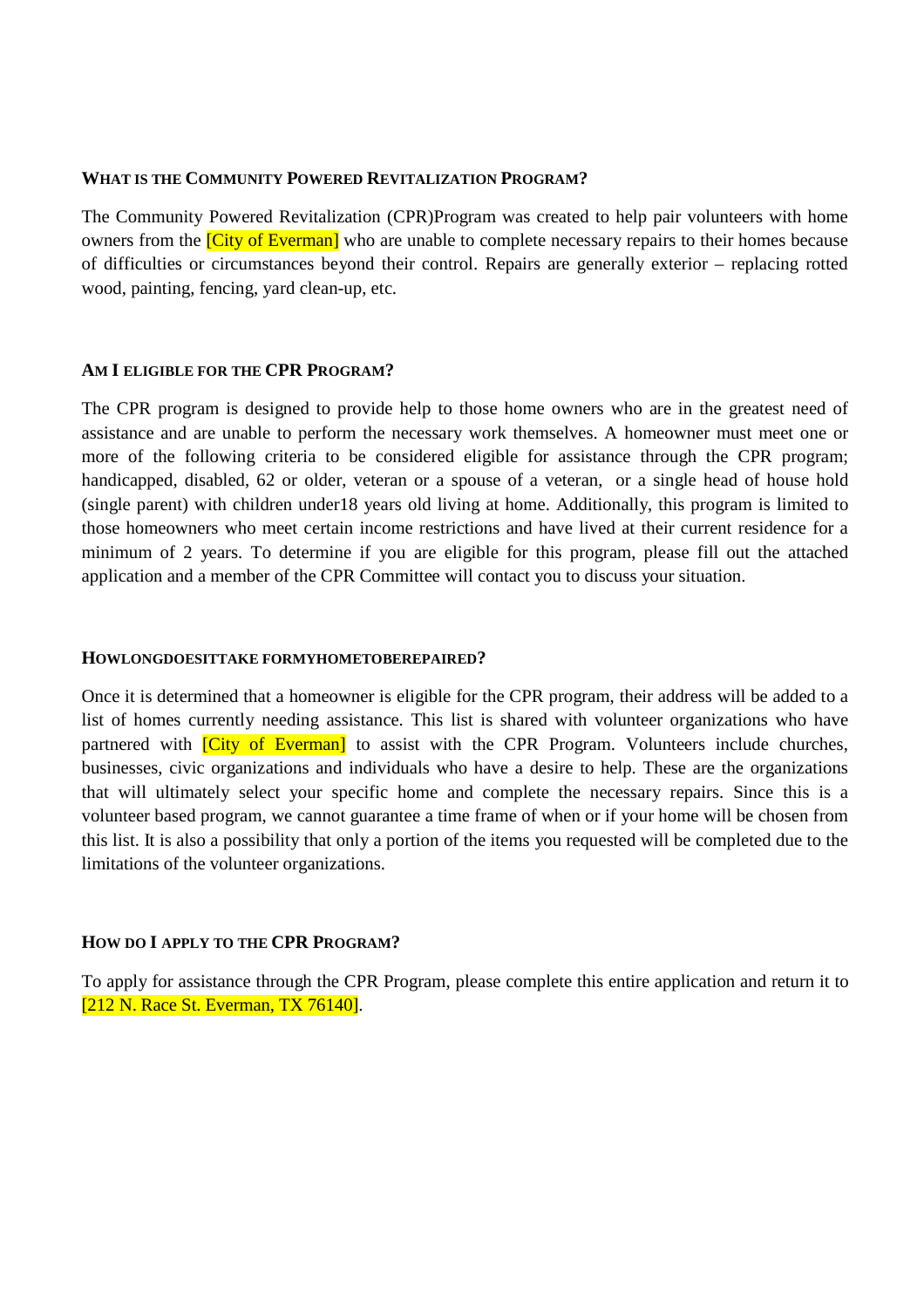# **COMMUNITY POWERED REVITALIZATION APPLICATION FORM**

# **APPLICANT MUST BE THE LEGAL OWNER OF THE PROPERTY AND RESIDE AT THE ADDRESS INDICATED ON THIS FORM**



|                  | APPLICANTCONTACTINFORMATION:                                        |               |                                                                                   |                                                                                                                                                                                                                                                                |  |  |
|------------------|---------------------------------------------------------------------|---------------|-----------------------------------------------------------------------------------|----------------------------------------------------------------------------------------------------------------------------------------------------------------------------------------------------------------------------------------------------------------|--|--|
|                  |                                                                     |               |                                                                                   | Name of owner:<br><u>Name of owner:</u>                                                                                                                                                                                                                        |  |  |
|                  |                                                                     |               |                                                                                   |                                                                                                                                                                                                                                                                |  |  |
|                  |                                                                     |               |                                                                                   |                                                                                                                                                                                                                                                                |  |  |
| Home phone:      |                                                                     |               |                                                                                   | Alt. phone:                                                                                                                                                                                                                                                    |  |  |
|                  |                                                                     |               | Best time to call?                                                                |                                                                                                                                                                                                                                                                |  |  |
|                  |                                                                     |               |                                                                                   |                                                                                                                                                                                                                                                                |  |  |
|                  | Are you behind on your mortgage? $\Box$ Yes $\Box$ No               |               |                                                                                   |                                                                                                                                                                                                                                                                |  |  |
|                  |                                                                     |               |                                                                                   | If you answered yes, how many months behind are you?                                                                                                                                                                                                           |  |  |
|                  | Are you current on your utilities? $\Box$ Yes $\Box$ No             |               |                                                                                   |                                                                                                                                                                                                                                                                |  |  |
|                  |                                                                     |               |                                                                                   | If you answered No, how many months behind are you?                                                                                                                                                                                                            |  |  |
|                  |                                                                     |               |                                                                                   |                                                                                                                                                                                                                                                                |  |  |
|                  |                                                                     |               | Proof of Utilities?<br>Is your home: $\Box$ Electric only $\Box$ Gas and electric | Ethnicity: <b>QAmerican Indian or Alaskan Native QAsian QBlack or African American QHispanic or Latino</b>                                                                                                                                                     |  |  |
|                  | $\Box$ Pacific Islander $\Box$ White                                |               |                                                                                   |                                                                                                                                                                                                                                                                |  |  |
| $\Box$<br>⊔<br>□ | (Check all of the following that apply)<br>62 years of age or older |               |                                                                                   | You must meet one of the following criteria to receive assistance:<br>Handicapped $\Box$ Veteran/spouse of a veteran (honorably discharged with form DD214)<br>Disabled $\Box$ Single head of house hold (single parent) with a dependent child living at home |  |  |
|                  |                                                                     |               | How many people currently live in your home?                                      |                                                                                                                                                                                                                                                                |  |  |
|                  |                                                                     |               | Please provide their ages and relationship to you.                                |                                                                                                                                                                                                                                                                |  |  |
| DOB:             | Age:                                                                | Relationship: |                                                                                   | Name:                                                                                                                                                                                                                                                          |  |  |
| DOB:             | Age:                                                                | Relationship: |                                                                                   | Name:                                                                                                                                                                                                                                                          |  |  |
| DOB:             | Age:                                                                | Relationship: |                                                                                   | Name:                                                                                                                                                                                                                                                          |  |  |
| DOB:             | Age:                                                                | Relationship: |                                                                                   | Name:                                                                                                                                                                                                                                                          |  |  |
| DOB:             | Age:                                                                | Relationship: |                                                                                   | Name:                                                                                                                                                                                                                                                          |  |  |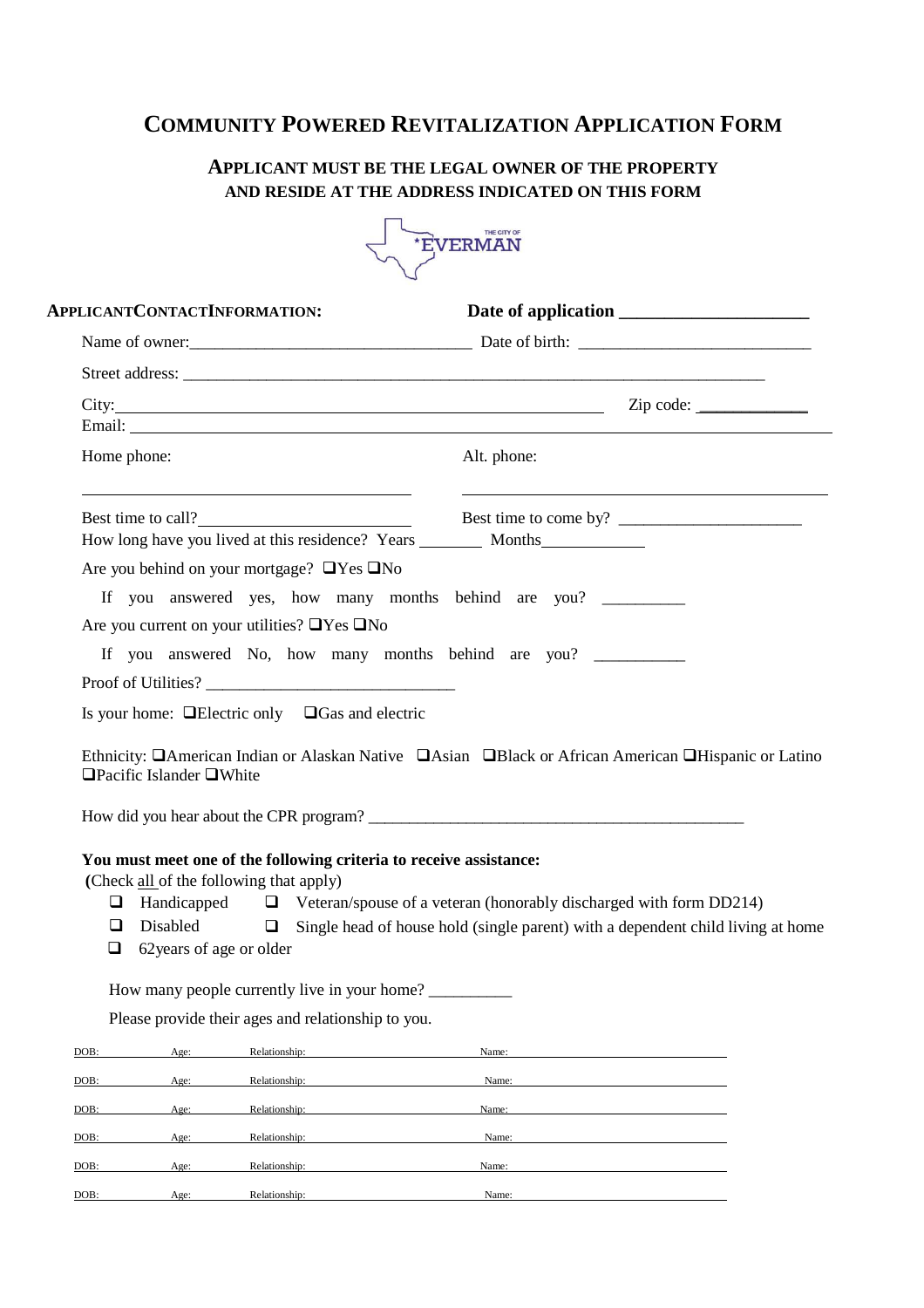Do you have working smoke detectors in your home?  $\Box$  Yes  $\Box$  No

If no, would you like the Fire Department to install them free of charge?  $\Box$  Yes  $\Box$  No

Have you been served by 6 Stones in the past?  $\Box$  Yes  $\Box$  No This is only for our records.

If yes, by which program?

CPR (housing repairs) Operation Back2School (school supplies) Night of Hope (Christmas) New Hope Center (food and clothing) Community Ministries (block party or home visit)

Based on number of occupants, does your TOTAL HOUSEHOLDINCOME fall below the level indicated on the chart below?  $\Box$  Yes  $\Box$  No

> **(Total house hold income includes the total of all income from all persons living at the property including wages, retirement, child support, alimony, etc.)**

| Number of Occupants: |          |          |          |          |        |          |          |          |
|----------------------|----------|----------|----------|----------|--------|----------|----------|----------|
| Income Levels        | \$40,000 | \$45,700 | \$51,400 | \$57,100 | 61,700 | \$66,250 | \$70,850 | \$75,400 |

*This chart is adopted from the U.S. Department of Housing & Urban Development-Dallas-FortWorth-Arlington-FY2017*

| Do you have documentation to support your answers?                                   | $\Box$ Yes | $\Box$ No |
|--------------------------------------------------------------------------------------|------------|-----------|
| Are you financially able to pay for house repairs?                                   | $\Box$ Yes | $\Box$ No |
| Do you own any other properties?                                                     | $\Box$ Yes | $\Box$ No |
| Are you willing to provide copies of this documentation for verification? $\Box$ Yes |            | $\Box$ No |
| Are you going to sell this property within the next 2 years?                         | $\Box$ Yes | $\Box$ No |

**In order to expedite the process, please submit the following financial documents along with this application:** 

**Item 3 Check Stubs or Bank Statements Item Disability Certification/Social Security Item Prior Tax Returns** 

**Please note:** Only one person in the city views your financial information to see if you qualify. No one else views or has access to this information.

|        | <b>OFFICE USE ONLY</b> |
|--------|------------------------|
| ப      |                        |
|        | PROPERTY/TAX           |
| O      | <b>VERIFICATION</b>    |
| $\Box$ |                        |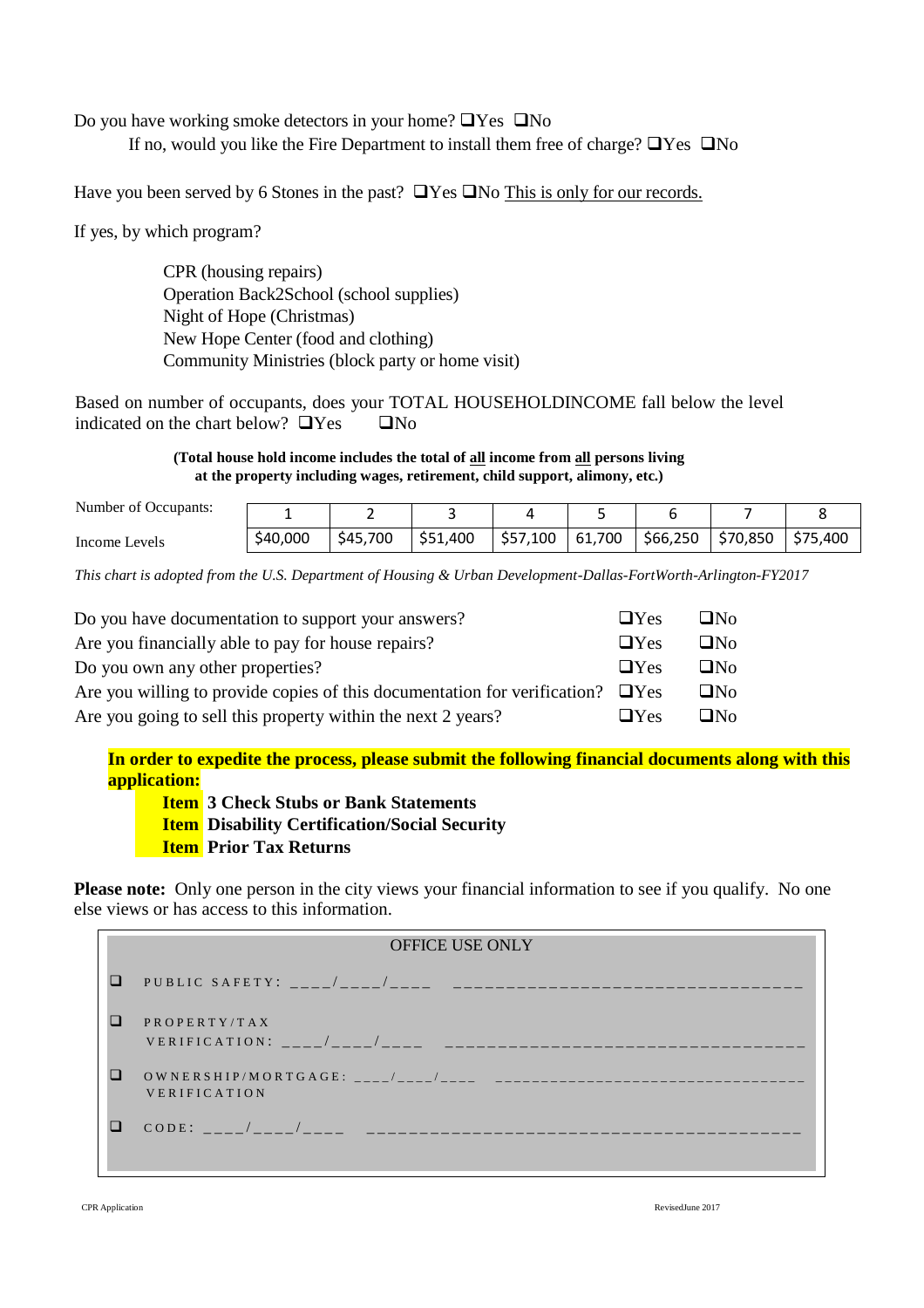## **NARRATIVE SECTION**

Please use the space below to describe what repairs you feel are necessary at your home. You may attach additional sheets of paper if needed. If you qualify, 6 Stones will decide which items we can help with.

Please use this section to explain your current situation to the CPR Committee. For example: What circumstances led you to need assistance with home repairs? Why should your home be considered for this program instead of another one in your neighborhood? You may attach additional sheets of paper if needed. Once you are finished please sign and date the bottom of the form.

By signing this form, I understand that submission of this application does not guarantee that I will qualify to receive assistance from the Community Powered Revitalization Program or any of its' affiliated volunteer organizations. I further understand that more documentation may be required to verify portions of this application.

**Signature:** Date: **Date: Date: Date: Date: Date: Date: Date: Date: Date: Date: Date: Date: Date: Date: Date: Date: Date: Date: Date: Date: Date: Date: Date: Date: Date: Da**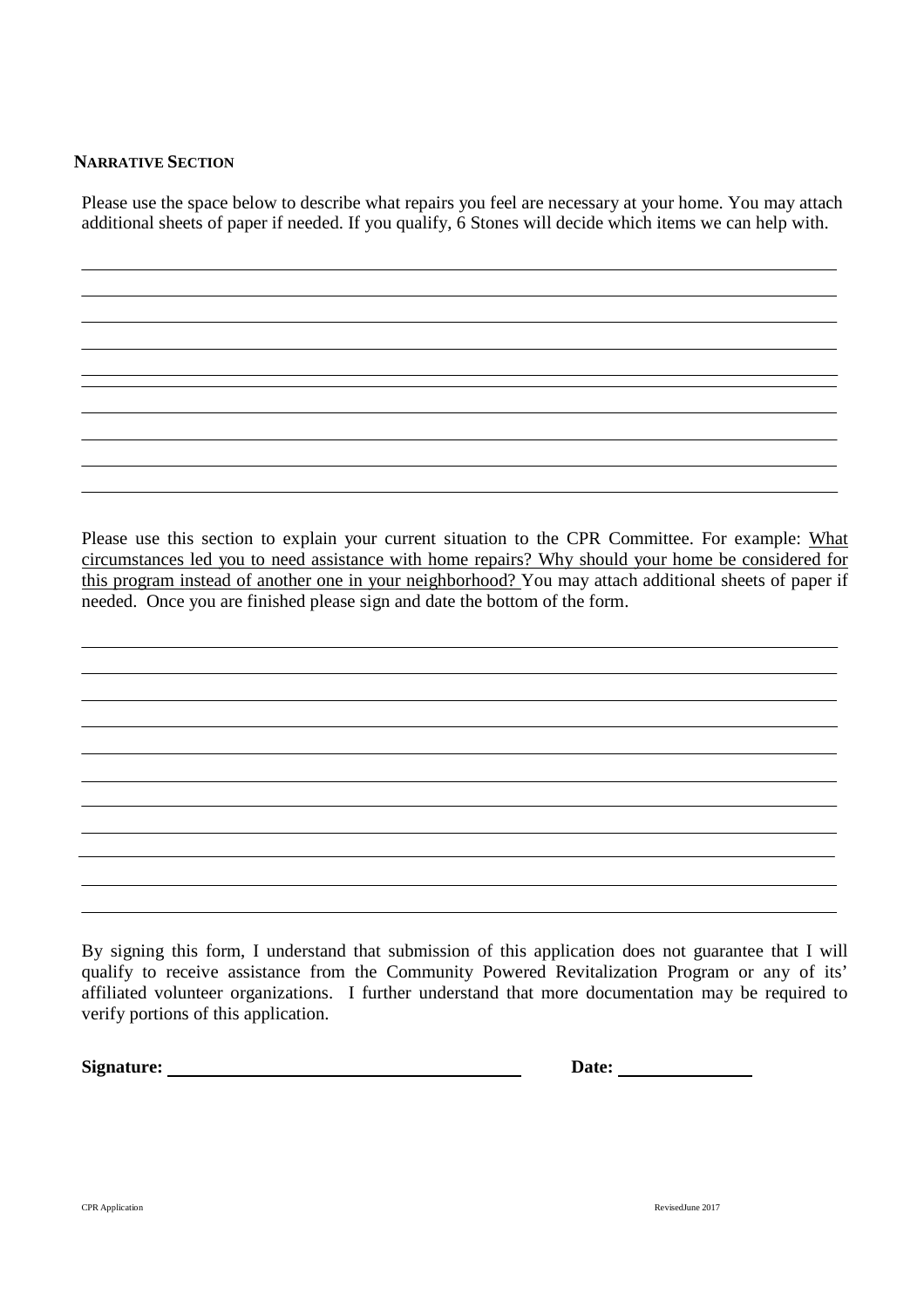# **COMMUNITY POWEREDREVITALIZATION PROGRAM HOME OWNER WAIVER OF LIABILITY AND DISCLAIMER READ CAREFULLY BEFORE SIGNING)**

I, there by acknowledge that I am the legal owner of the property located at ("Property") and that I have voluntarily agreed to participate in the Community Powered Revitalization Program ("Program") for certain construction and/or repairs (collectively the "Work") to the residence located on the Property. I further acknowledge that the Work will be performed at no charge to me by volunteers who will not be compensated for their labor.

I am at least eighteen (18) years of age and legally competent to sign this Waiver of Liability and Disclaimer ("Waiver"). I understand that the Program, and Work associated with the Program, involves certain risks that are in heren't in such activities, specifically including, but not limited to, property loss/damage, personal injury that may require certain first aid and/ or medical treatment, and risks that I may not be able to fore see or anticipate.

In consideration of my participation in the Program, I hereby acknowledge that I assume and accept all risks in connection with the Program, and Work associated with the Program, for any harm, injury, or damage that may be fall me or my Property as a result of the Program, Work associated with the Program, and/or my participation in the Program, including activities preliminary and subsequent to the Work and the Program, whether foreseen or unforeseen.

I understand and agree and here by acknowledge that I will not attempt to hold the Program or any of the Released Persons(as defined below) liable in any way for any occurrences arising out of the Program, Work associated with the Program, and/ or my participation in the Program that may result in injury, death, or other damages to me or my Property.

I DO HEREBY EXEMPT AND RELEASE THE CITY OF EULESS,THE CITY OF HURST, THE CITYOF BEDFORD, THE CITY OF WATAUGA, THE CITY OF CLEBURNE, THE CITY OF RICHLAND HILLS, THE CITY OF HALTOM CITY, (CITY OF EVERMAN) 6 STONES MISSION NETWORK, THE COMMUNITY POWERED REVITALIZATION PROGRAM, ITS STAFFMEMBERS, EMPLOYEES, VOLUNTEERS, CONTRACTORS, AFFILIATES, AGENTS, AND ATTORNEYS (COLLECTIVELY, THE"RELEASED PERSONS") FROM ANY AND ALL LIABILITY WHATSOEVER FOR PERSONAL INJURY, PROPERTY DAMAGE, OR WRONGFUL DEATH CAUSED BY THE ACTS OR OMISSIONS OF ANY ONE OR MORE OF THE RELEASED PERSONS ARISING OUT OF THE PROGRAM, WORK ASSOCIATED WITH THE PROGRAM, OR MY PARTICIPATION IN THE PROGRAM, SPECIFICALLY INCLUDING, BUT NOT LIMITED TO, ANY SUCH LIABILITY ARISING OUT OF A CONSTRUCTION DEFECT, WHETHER LATENT OR NOT LATENT, CAUSED BY THE NEGLIGENCE, GROSS NEGLIGENCE AND /OR WILL FUL OR INTENTIONAL MISCONDUCT OF ANYONE OR MORE OF THE RELEASED PERSONS, OR THE BREACH OF ANY WARRANTIES, WHETHER EXPRESS OR IMPLIED, ARISING OUT OF COMMON LAW, CONTRACT, OR STATUTE, SPECIFICALLY INCLUDING, BUTNOT LIMITED TO THE WARRANTIES OF MERCHANT ABILITY, FITNESS, REPAIR, HABITABILITY, SUITABILITY, CONSTRUCTION, AND SERVICES PERFORMED IN A GOOD AND WORKMAN LIKE MANNER.

I FURTHER HERE BY ACKNOWLEDGE AND AGREE TO DEFEND, INDEMNIFY, SAVE, HOLDHARMLESS, AND COVENANT NOT TO SUE THE RELEASED PERSONS FOR ANY AND ALL CLAIMS, DEMANDS, DAMAGES, CAUSES OF ACTION AND SUITS INEQUITY, WHETHER ARISING OUT OF COMMON LAW, EQUITY, ARBITRATION OR STATUTE, NOW OR HERE AFTER ARISING, KNOWN OR UNKNOWN, ASSERTED BY ME AND/OR MY ESTATE, HEIRS, EXECUTORS, ADMINISTRATORS, OR ASSIGNS) ARISING OUT OF THE PROGRAM, ASSOCIATED WITH THE PROGRAM, OR MY PARTICIPATION IN THE PROGRAM, WHETHER SUCH CLAIMS, DEMANDS, DAMAGES, CAUSES OF ACTION AND SUITS ARISE OUT OF A CONSTRUCTION DEFECT, WHETHER LATENT OR NOTLATENT, THE NEGLIGENCE, GROSS NEGLIGENCE AND/OR WILLFUL OR INTENTIONAL MISCONDUCT OF ANYONE OR MORE OF THE RELEASED PERSONS; OR THE BREACH OF ANY WARRANTIES, WHETHER EXPRESS OR IMPLIED, ARISING OUT OF COMMON LAW, CONTRACT, OR STATUTE, SPECIFICALLY INCLUDING, BUT NOT LIMITED TO THE WARRANTIES OF MERCHANTABILITY, FITNESS, REPAIR, HABITABILITY,SUITABILITY, CONSTRUCTION, AND SERVICES PERFORMED IN A GOOD AND WORK MAN LIKE MANNER.

I also here by grant and convey unto the Community Powered Revitalization Program all right, title, and interest in any and all photo graphic images and video or audio recordings made during the Program and/or Work associated with the Program, including, but not limited to, any royalties, proceeds, or other benefits derived from such photographs or recordings.

Initial: **Date:**